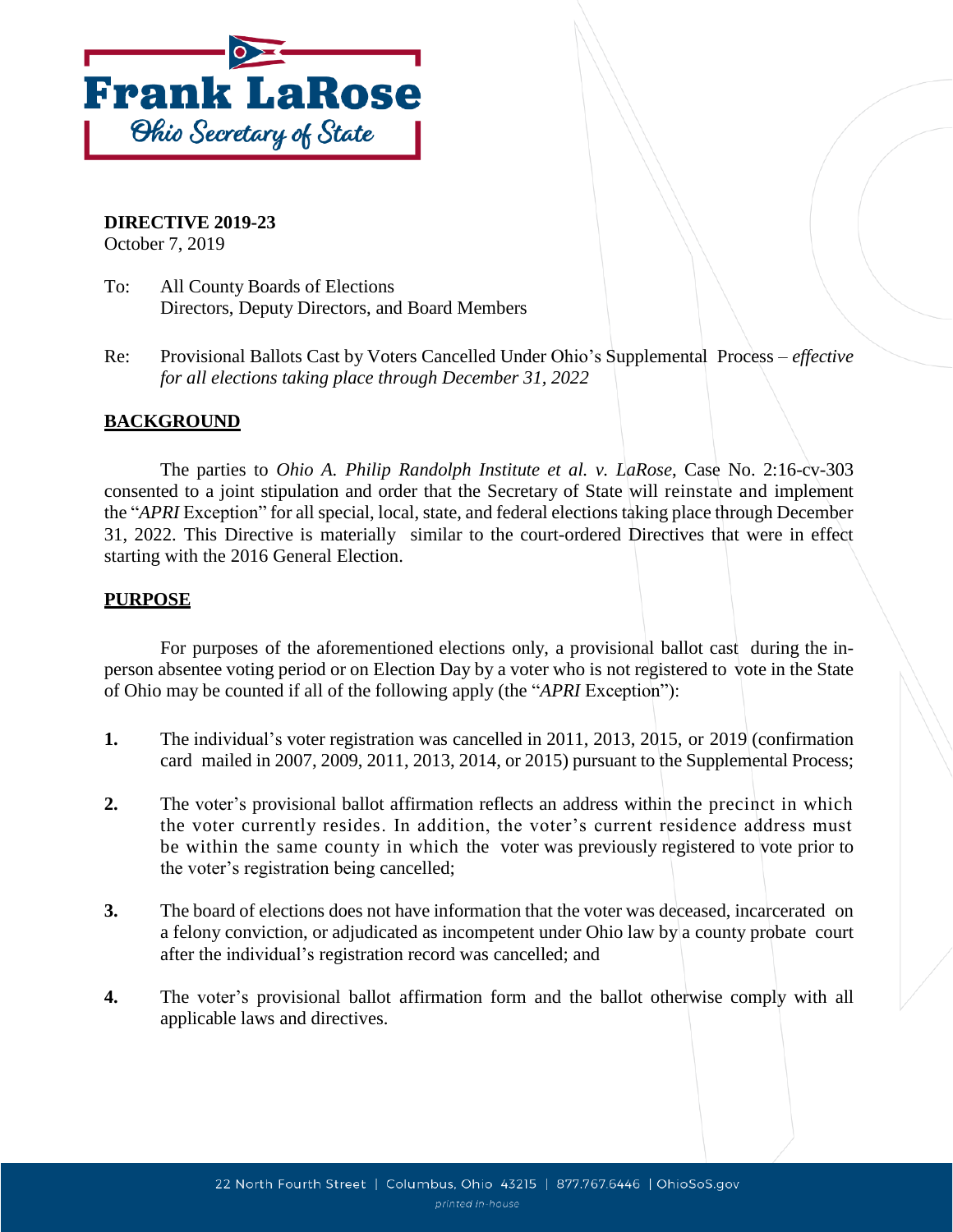#### **INSTRUCTIONS**

Boards must apply the *APRI* Exception to the provisional ballot eligibility determination of any provisional voter who is not registered to vote in the State of Ohio at least 30 days before the election. If the board determines, as evidenced by the voter having a "cancelled" status in the Statewide Voter Registration Database ("SWVRD"), that the voter previously was registered to vote in the State of Ohio, it must count the provisional ballot using the following steps in conjunction with the mandatory process for determining eligibility of provisional ballots in Chapter 6, Provisional Voting, of the Ohio Election Official Manual:

- **a.** Identify the most recent address of registration in the Statewide Voter File for the voter (because merged records can result in multiple records for a single voter, it is necessary to identify the most recent address of registration on file prior to cancellation). Proceed to "step b" below.
- **b.** If the most recent address of registration in the Statewide Voter File for the voter is in a different county than the address provided by the voter on the provisional affirmation, the board must reject the provisional ballot. If the most recent address of registration in the Statewide Voter File for the voter is the same as the address provided by the voter on the provisional affirmation, or if the address provided by the voter on the provisional affirmation is in the same county as the most recent address for the voter in the Statewide Voter file, proceed to "step c" below.
- **c.** Identify the "reason" code in the SWVRD. If the reason code is "Cancelled Deceased," "Cancelled – Incompetent," or "Cancelled – Incarcerated" the board must reject the provisional ballot. (A "merged" record is not a "cancelled" record.) If the reason code is something other than death, adjudication of incompetency by a probate judge, or incarceration on a felony conviction, proceed to "step d" below.
- **d.** Identify the date of cancellation in the SWVRD. If the date of cancellation is priorto 2011 or after 2019, the board must reject the provisional ballot. If the date of cancellation in the SWVRD is after January 1, 2011, but not after 2019, proceed to "step e" below.
- **e.** Determine if the voter was cancelled under the "Supplemental Process" of the state's general voter records maintenance program.

**If the board's records do not differentiate between a cancellation under the "NCOA Process" and a cancellation under the "Supplemental Process," the board must contact the Secretary of State's elections counsel.** The Secretary of State's elections counsel will compare the information from the voter's provisional ballot affirmation to the NCOA list from the year in which the voter was sent a confirmation notice (four years prior to the year of cancellation).

The Secretary of State's Office shall possess the NCOA lists from 2007, 2009, 2011, 2013, 2014, and 2015. A county seeking to determine whether an individual is on the NCOA list in accordance with subsection (e) above shall contact the Secretary of State's Office, which shall provide the county with a prompt response.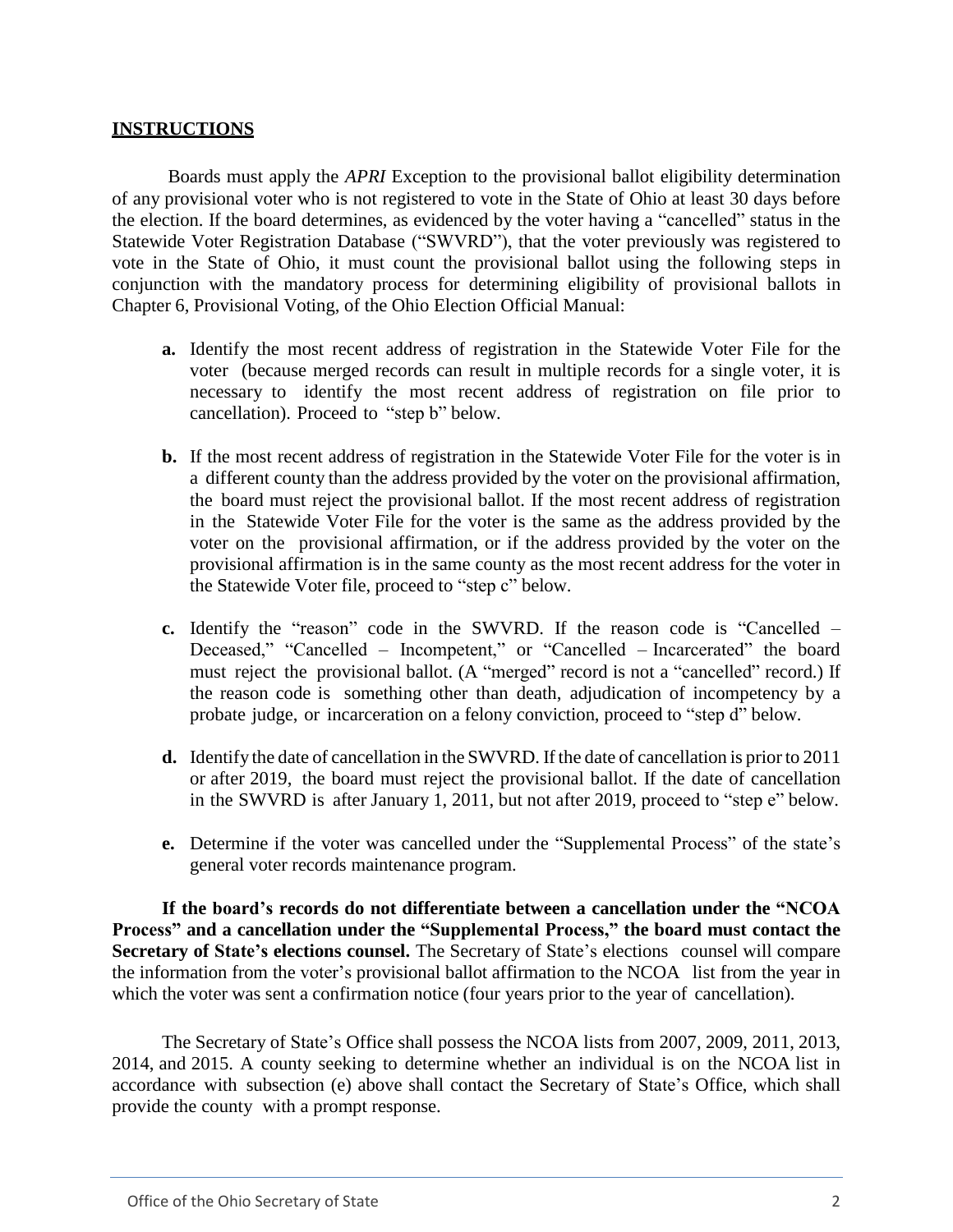The provisional ballot of a voter whose registration was cancelled under the "NCOA Process" cannot be counted under the *APRI* Exception. If the voter's registration was cancelled under the "NCOA Process," the board must reject the provisional ballot.

The provisional ballot of a voter whose registration was cancelled under the "Supplemental Process" must be counted under the *APRI* Exception if the provisional ballot affirmation and the provisional ballot otherwise comply with all applicable laws, as directed in the mandatory process for determining eligibility of provisional ballots in Chapter 6, Provisional Voting, of the Ohio Election Official Manual.

## **DELIVERY IN CERTAIN CIRCUMSTANCES OF A PROVISIONAL BALLOT TO AN INDIVIDUAL WITH A PERSONAL ILLNESS, PHYSICAL DISABILITY, OR INFIRMITY**

Boards of elections are required to have two board staff members—one Democrat, one Republican—deliver a provisional ballot to an individual who meets all of the following conditions:

- The individual attests to the board that he or she has a personal illness, physical disability, or infirmity<sup>1</sup>;
- The individual attests to the board that he or she is unable to cast a ballot in-person during absentee voting or on Election Day;
- The individual completes  $\frac{Form 11-I-2}{}$ ;
- The individual's voter registration was cancelled in 2011, 2013, 2015, or 2019 under the "Supplemental Process";
- The individual's most recent address of registration in the Statewide Voter File is in the same county as the individual's current address of registration as listed in the attestation;
- The individual is requesting the delivery of the provisional ballot to an address in the same county as both the individual's recent address of registration in the Statewide Voter File and the individual's current address of registration as listed in the attestation; and
- The individual is submitting the request to the board no later than noon on the Saturday prior to Election Day.

 $\overline{\phantom{a}}$ 

<sup>1</sup> *See* Ohio Rev. Code § 3503.16(G).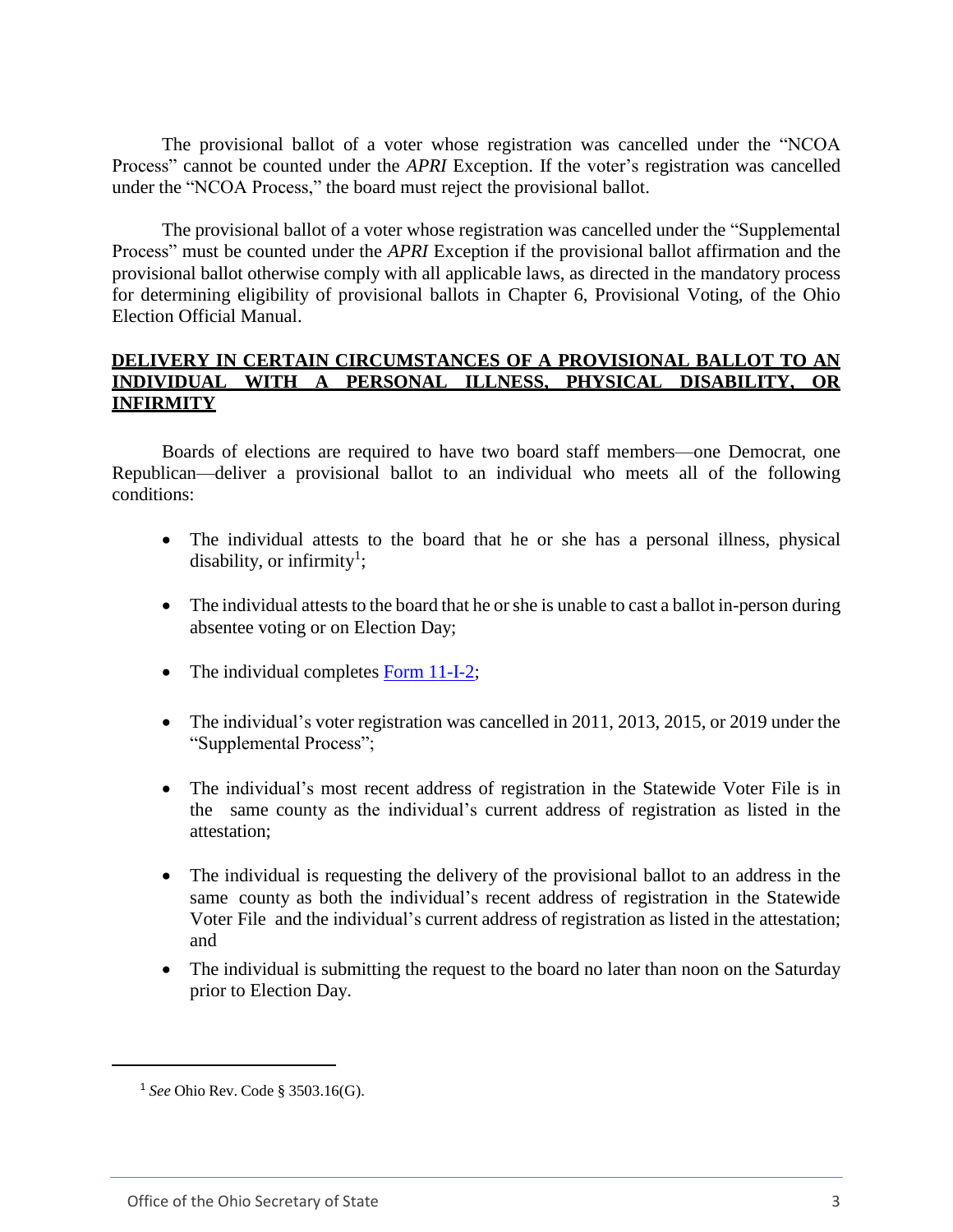Boards are required to provide Form [11-I-2](https://www.sos.state.oh.us/globalassets/elections/forms/11-i-2.pdf) to each individual contacting the board stating that he or she satisfies the conditions above.

If the individual completes Form [11-I-2,](https://www.sos.state.oh.us/globalassets/elections/forms/11-i-2.pdf) submits the Form to the board, and satisfies all of the conditions above, the board shall send two staff members—one Democrat, one Republican—to deliver a provisional ballot to the individual.

## **ISSUANCE OF ABSENTEE BALLOTS TO UOCAVA VOTERS WHO WERE CANCELLED UNDER THE SUPPLEMENTAL PROCESS IN 2019, 2015, 2013, OR 2011**

If a Federal Postcard Application or a Federal Write-In Absentee Ballot is received pursuant to state law, and the board of elections determines that the applicant's voter registration was cancelled in 2019, 2015, 2013, or 2011 under Ohio's supplemental list maintenance program, the applicant shall be considered to have submitted the application by the deadline established in 52 U.S.C. § 20302(a)(2), so long as the other requirements of this Directive, issued pursuant to court order, are met.

The board shall make a reasonable effort to locate any Federal Postcard Applications or a Federal Write-In Absentee Ballots that were received prior to the date of this Directive, and this Directive shall apply to any such Applications or Absentee Ballots as are located.

#### **ADDITIONAL INSTRUCTIONS**

 For the 2020 Presidential Primary Election, the board must provide provisional ballots in the quantity of at least fifteen percent (15%) more than the number of provisional ballots cast in that precinct at the 2012 or 2016 Presidential Primary Elections, whichever was higher. For the 2020 Presidential General Election, the board must provide provisional ballots in the quantity of at least 15 percent (15%) more than the number of provisional ballots cast in that precinct at the 2012 or 2016 Presidential General Elections, whichever was higher.<sup>2</sup> For all other elections between January 1, 2020 and December 31, 2022, the board must provide provisional ballots in a quantity of at least fifteen percent (15%) more than the number of provisional ballots cast at that precinct in the like election or its closest equivalent that occurred four years earlier. Additionally, each board must provide to each precinct and/or polling location a stock of provisional ballot affirmation envelopes (containing Secretary of State Form 12-B) that is greater than the number of provisional ballots being provided for this election. Be mindful of the proper allocation of ballot and envelope quantities across precinct splits. Additionally, any multi-precinct polling location must have a sufficient supply of Secretary of State Form [12-D.](https://www.sos.state.oh.us/globalassets/elections/forms/12-d.pdf)

 $\overline{a}$ 

<sup>&</sup>lt;sup>2</sup> This is a minimum requirement for preparedness, not a prediction for the number of provisional ballots expected to be cast this election or as a result of the *APRI* Exception.